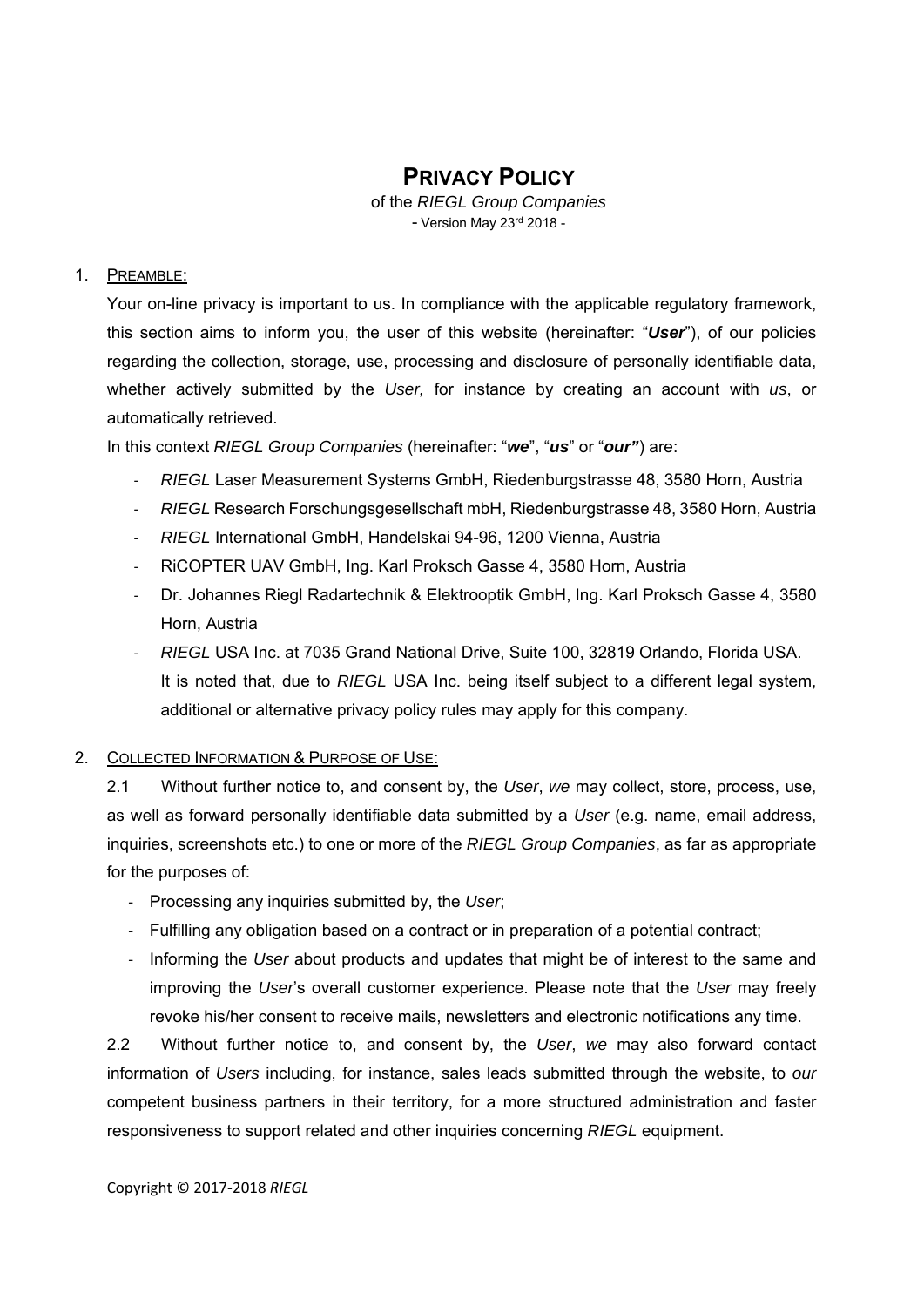2.3 Without further notice to, and consent by, the *User*, *we* may also confer certain personally identifiable data to third party entities commissioned by *us* to provide specific services and products, such as but not limited to bank and insurance related services, IT services, delivery/shipment/transportation services, acquisition/sale of software sub-licensable rights embedded in *RIEGL* software packages, etc. Such transfers of personal data to such third parties is restricted to the use for which it was provided and for no other purpose. It may occur that personal data is transferred to servers outside *our* exclusive sphere of control for the above stated purposes.

2.4 *We* make use of software technologies and tools such as cookies and Google Analytics to collect statistics for usage in website quality analysis and optimization as well as for marketing related purposes. Such information consist of website usage data and information about a *User's* visit to the *RIEGL* sites including the pages the *User* views, the links the *User* clicks, followed click paths, followed traffic patterns as well as information that the *User'*s browser sends to every visited website such as IP address, browser type, language, country, access times and analogous information. The *User*'s IP address is pseudonymized and consequently, only a rough localization of the browser is possible. The relationship with Google Analytics is based on the so called "Privacy Shield". *User* data is stored for a period of 26 months. The counter resets after every visit to the website.

Cookies are small text files that are stored on the *User'*s device using the browser. *We* use cookies to make this website user-friendly by enabling *us* for instance to recognize the *User'*s browser on its next visit to this website. Some cookies remain stored on the *User*'s device until the *User*  deletes them. *User*s can generally set their browser to inform them about the setting of cookies and to allow them only in individual cases. When cookies are deactivated, the functionality of the website may be limited.

2.5 *We* retain personally identifiable data for as long as (whichever occurs later):

- ‐ retention periods are imposed or suggested by applicable law;
- ‐ there is a contract and/or communication with the *User;*
- ‐ the *User* has provided his/her consent, for instance by explicitly accepting this privacy policy*;*  and/or
- ‐ this is necessary for the purposes provided for herein.